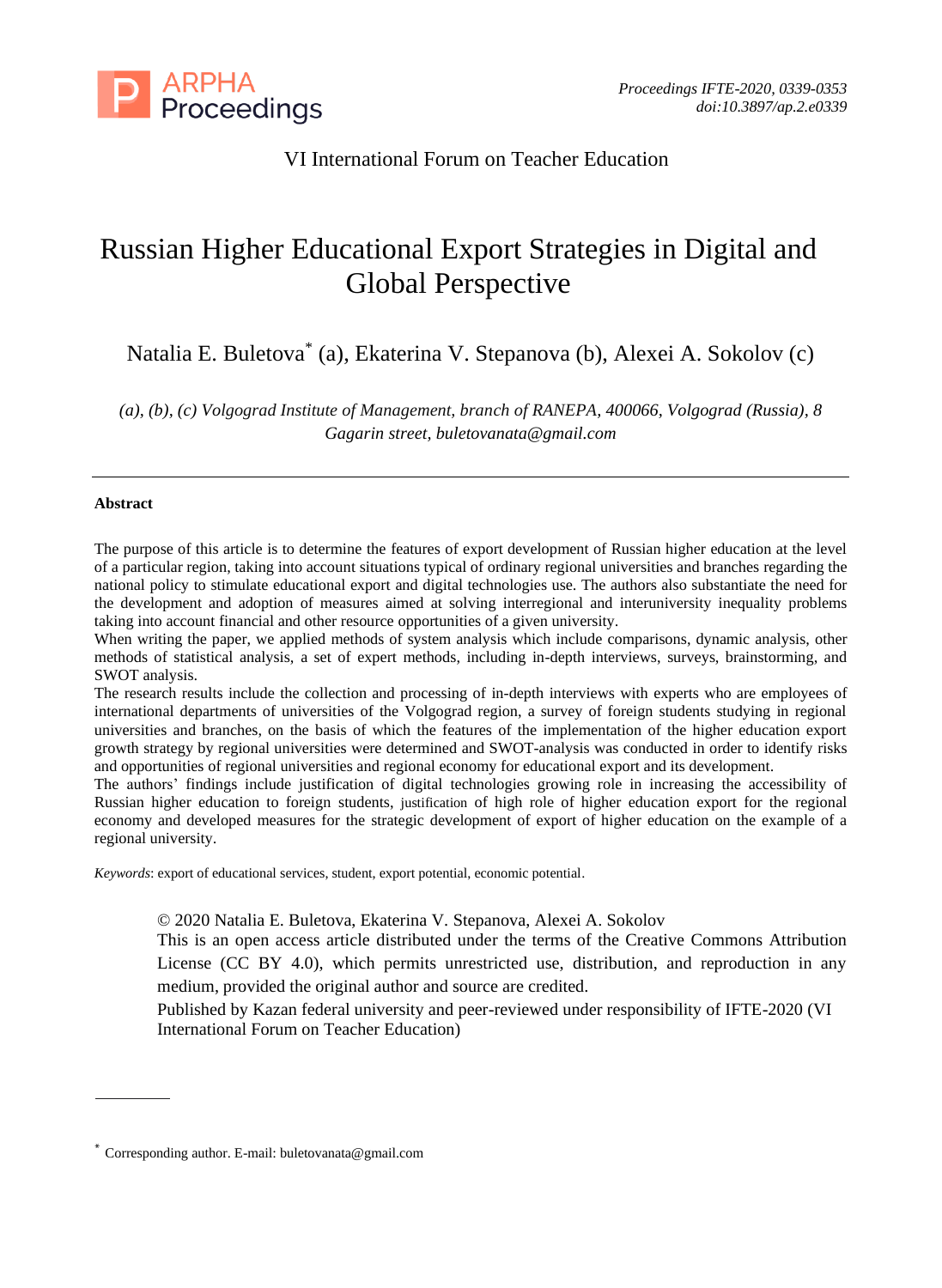#### **Introduction**

Among all National Goals and Strategic Objectives of the Russian Federation established by the Decree of the President of the Russian Federation of July 05, 2018. No.204 "Executive Order On National Goals and Strategic Objectives of the Russian Federation through to 2024", a federal project "Export of education" is being implemented within the framework of national project "Education" which will be implemented from December 01, 2019 in the amount of financing 107.5 billion rubles (13.7% of the total budget of the National Project).

In compliance with the project passport, the goal is defined as doubling the number of foreign student in the Russian higher educational institutions. In order to implement the goal, investments are planned in the development of higher school infrastructure, implementation of system of measures aimed at increasing the demand and competitiveness of Russian education, including issues of employing foreign students in the Russian labor market, implementation of training courses and programs by Russian professors in English.

Target indicators attainability of the federal project "Export of Education" is related to the need to double the number of foreign students in Russian higher educational institutions by the end of the federal project implementation varies considerably not only for different Russian universities but also for different regions with strong imbalances in social, economic and cultural development.

High digitalization rate of Russian and global higher education requires a review of economic and export potential of education in terms of increased demand, affordability and educational technologies. Russian higher educational institutions differentiation by status, funding arrangements and quality requires determining the key advantages of individual regions and their universities through the development of regional and local export strategy for certain areas of training and measures to rely on the positive dynamics of foreign students. It is to take into account external and internal factors, restraining export growth, system of image events that form a favorable information field in the professional area and allow to control the demand for education services from international high school graduate.

#### **Purpose and objectives of the study**

The purpose of the study is to examine the export potential of the higher education system of the Russian Federation on the example of a number of universities in the Volgograd region in the perspective of active use of digital technologies and globalization advantages in other nations that have traditionally been successful in the international educational services market.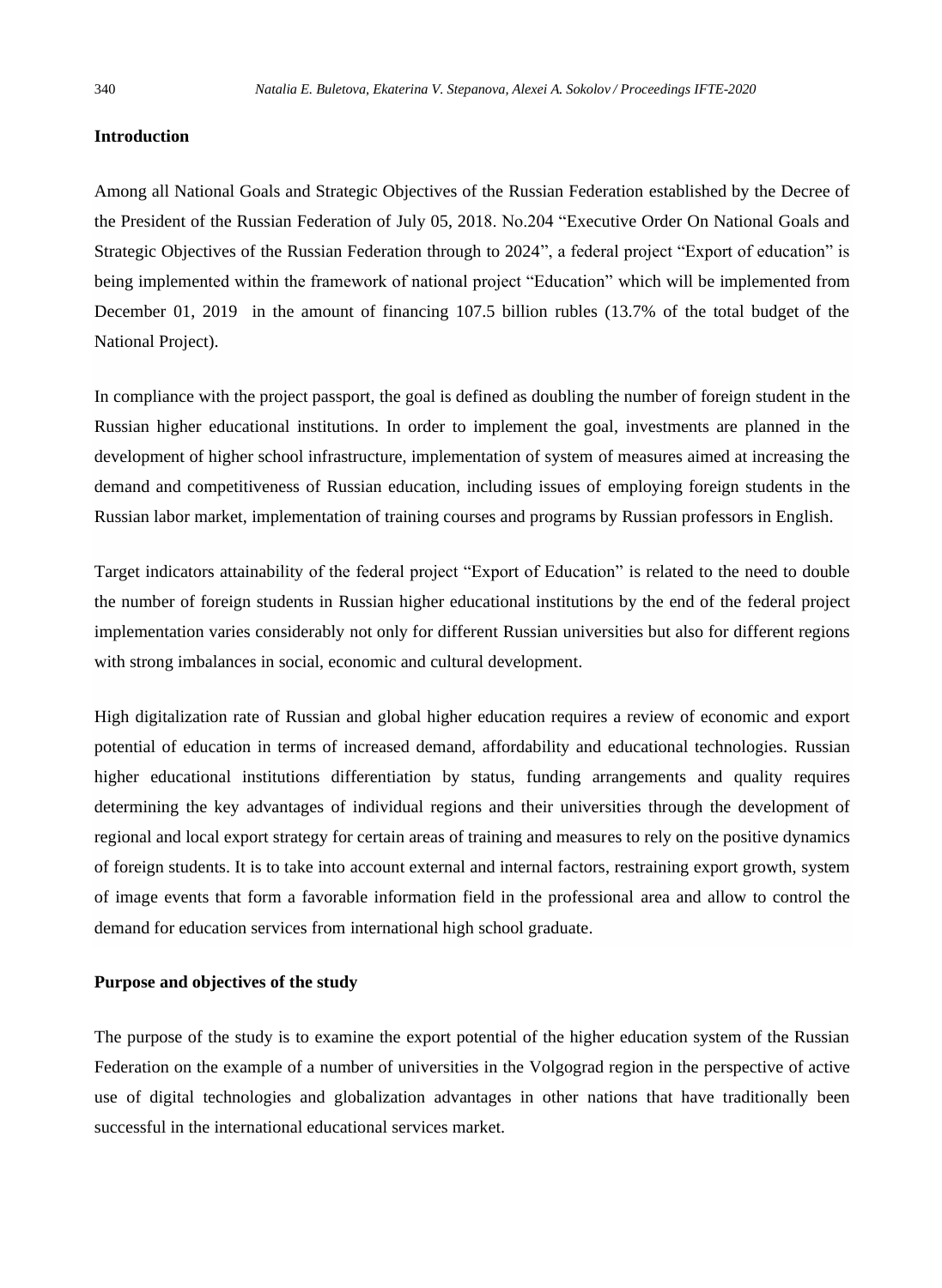The second expected result is measures development to equalize interregional and interuniversity inequality in the implementation of export potential which taking into consideration the content of the Russian "Education Export" federal project.

#### **Literature review**

To date, there is much data on regulatory, methodological, scientific substantiation of the content and methods of achieving strategic goals for higher education export development at the macro and micro level of decision-making. There are sources that allow us to assess the developmental level of the studied subject and results of the increase of scientific knowledge by the present paper.

A number of Russian researchers such as (Zashchitina, 2018; Stepanov, 2019) investigate features and strategic approach to the export of national higher education as a direction of the state foreign economic policy. The question of interests and priorities of the Russian national higher education system was studied in works of (Arefyev & Dmitriev, 2018; Krasnova, Baykov, & Arapova, 2018; Artemova & Pototskaya, 2019).

Special emphasis of this study which the authors identified in the relevance and purpose of the paper is made on determining features of formation and implementation of export strategy in the field of higher education at the regional level. Previously, researchers studied the constituent entities of the Russian Federation in their works, for example (Krupskaya, Kukushkina, & Gladyshev, 2018; Shvakov, 2018; Shtykhno, 2018; Makarova, 2019; Semenova, Balyasnikova, & Dryzhenko, 2019).

Other authors such as (Bobyl, 2018; Buletova & Gurcina, 2019; Krasnova, 2019; Ruchkin, 2019) pay special attention to export potential studies of Russian education in global countries which outline the features of interaction with foreign partners. The works of (Okuneva, Leibovich, & Tovasheva, 2015; Arzhanova & Thieves, 2016; Melikyan, 2018; Yatsenko, 2018; Beznosova & Galiakhmetova, 2019; Buletova & Sokolov, 2019; Prostov, Popova, & Stepanova, 2019) determine the factors and conditions for the adaptation of foreign students to Russian higher education system.

All the above stated theoretical and methodological assumptions testify to the relevance and quite high interest to the topic in international and Russian sources.

In this study, the authors focused on substantiating the methodological foundations of strategic export management of education at the regional level, taking into account data from surveys of foreign students and examples of best practices in the work of higher education institutions at the level of the constituent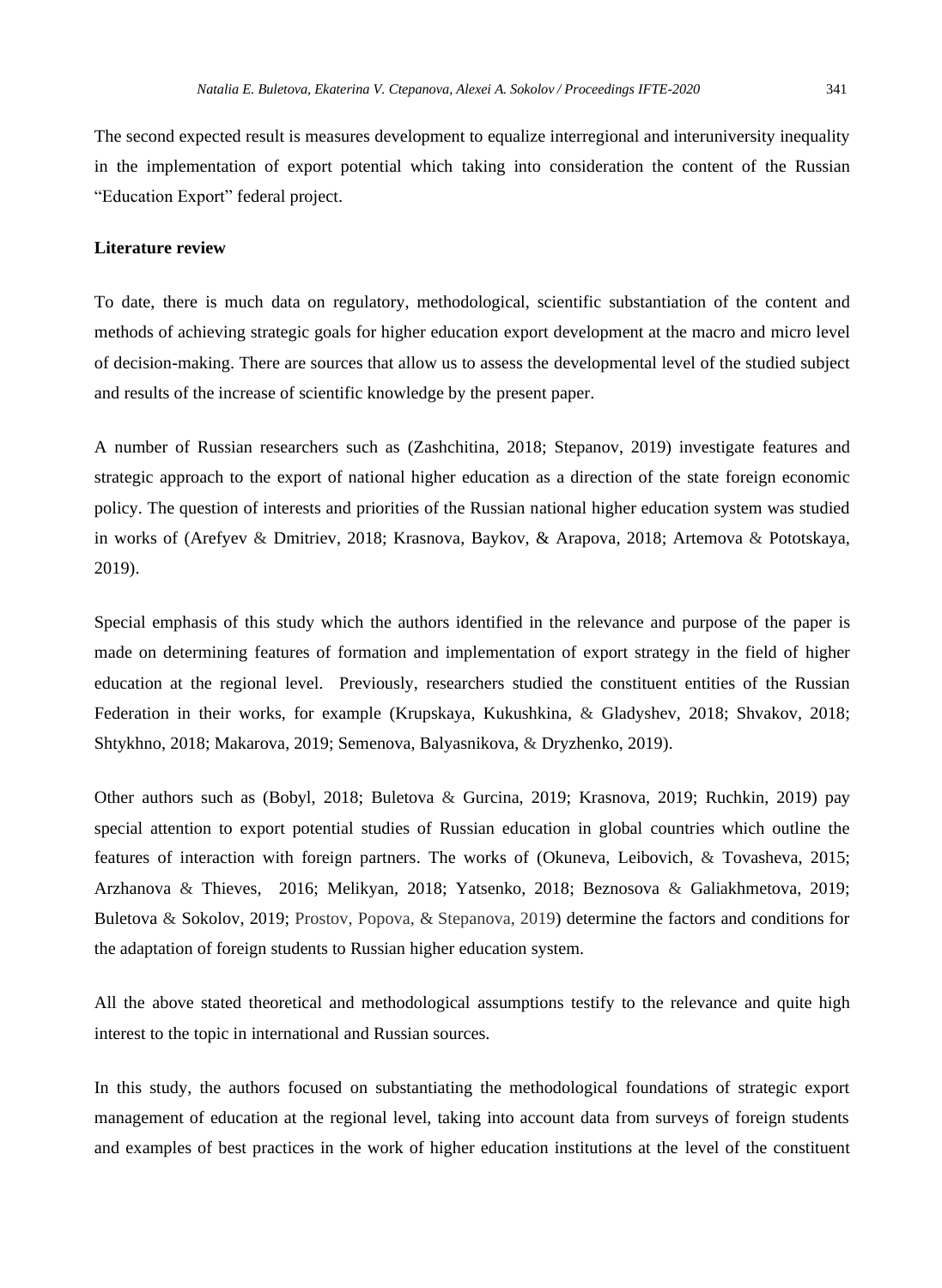entities of the Russian Federation on international students recruitment and solving issues related to their education, extracurricular activities, practices and employment.

#### **Methodology**

We applied traditional methods of system analysis which include comparisons, dynamic analysis, other statistical analysis methods and a set of expert methods including in-depth interviews, surveys, brainstorming and SWOT analysis.

Quantitative research methods included:

- Methods of grouping, systematization, dynamic and index analysis.
- − Methods of factor analysis including factors division into external and internal.
- − Questioning and primary data processing to determine risks and possibility of considering education exports as a factor of the economic potential growth of the regional economy.

The qualitative methods applied by the authors in the study included:

- − An in-depth interview conducted of international departments employees in higher educational institutions of the Volgograd region;
- SWOT strategic analysis method which clarified the content of Russian higher education export strategy in the regions of the Russian Federation;
- − brainstorming conducted within the framework of the "working group" of international departments' experts in higher educational institutions of the Volgograd region in order to study international markets for educational services, their prospects and restrictions for Russian educational export (a case study of South Africa).

Theoretical analysis of the researches on the problem of export increase of education in regional higher educational institutions was based on regulatory and methodological conditions assessment for the implementation of the educational process for export, taking into account the concepts and trends in the digitalization of higher education and the application of the proctoring method in international and Russian universities.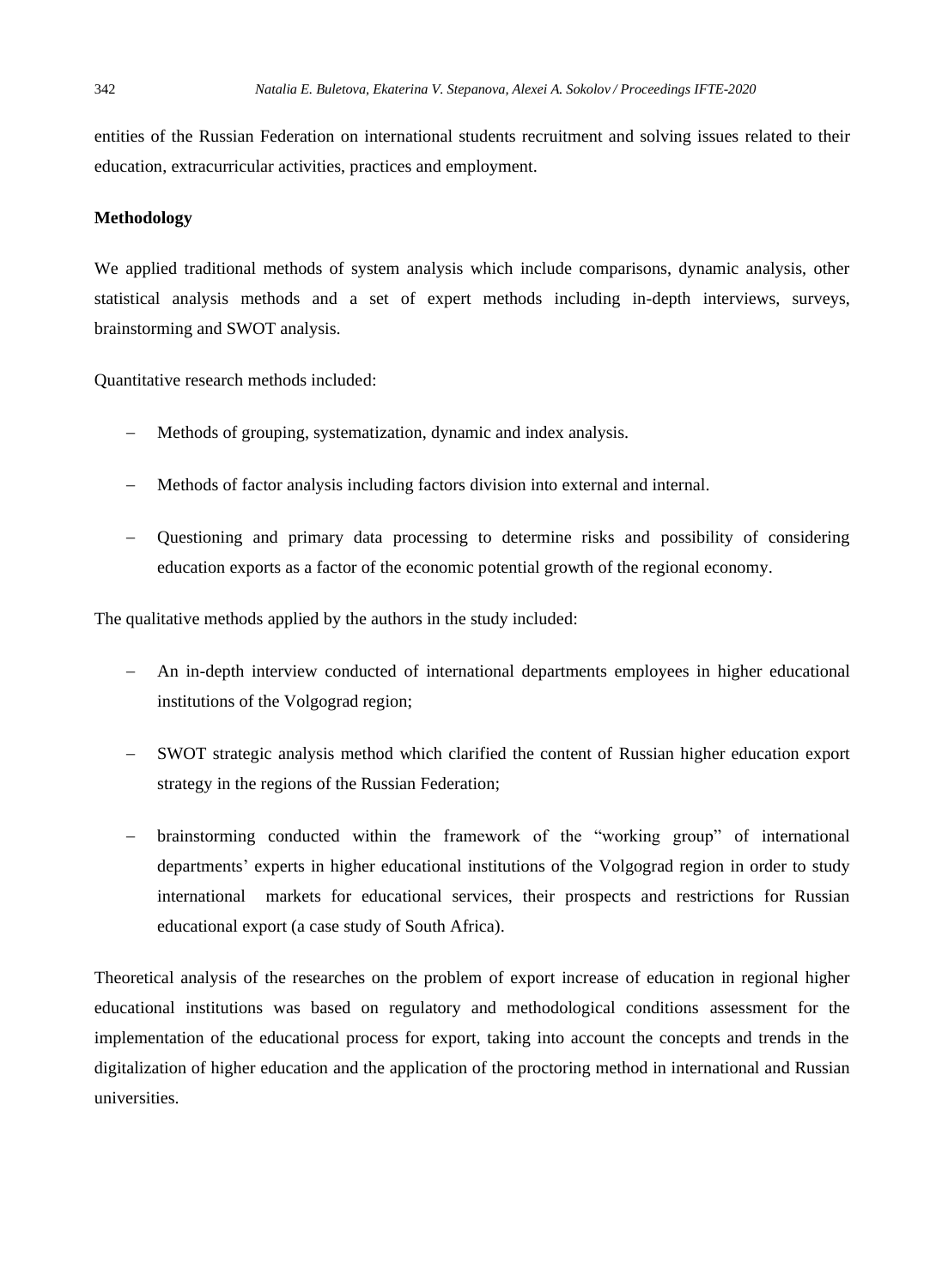### **Results**

Systemic shortcomings of migration legislation that regulates educational services export, incoherence and fragmentation in development and managerial decision making at the regional level are substantial issues of export development in Russian educational institutions. If the first issue relates to the federal level of decision-making, the need for a systematic and economically viable approach to the development of the export of educational services is solved locally with the availability of resources and development strategies.

The current legal regulation of exports defines the goals and strategic objectives of the development of the Russian Federation in the following areas:

- ensuring global competitiveness of Russian education;
- the ntry of the Russian Federation among the 10 leading countries of the world for the quality of general education, as well as in expanding the presence of Russian universities in the top 500 global university rankings: Academic Ranking of World Universities (ARWU), Times Higher Education (THE), QS World University Rankings (QS);
- a two-fold increase in the number of international students studying in educational institutions of higher education and scientific organizations, as well as a series of measures to employ the best of them in the Russian Federation

The federal project "Export of Education" foresees the creation of modern university towns that meet international standards and sanitary norms. It also includes regulatory legal framework development for improving the procedures for entry, exit, stay in the Russian Federation, employment and internships of international students and stateless persons during their studies at the territory of the Russian Federation. Another measure stipulated in the project is organization and state support of summer and winter schools to promote Russian education abroad. The government information system "Modern Digital Educational Environment" was created on the basis of an information resource that provides "one-stop-shop" access to online courses offered by various educational platforms in order to systematically improve the quality and expand the possibilities of lifelong education due to the wide use of educational online content. Studies in foreign languages of some academic disciplines, courses, modules are aimed at improving the comfort of teaching foreign citizens, reducing the period of their adaptation, as well as improvement of linguistic skills of Russian faculty members and students.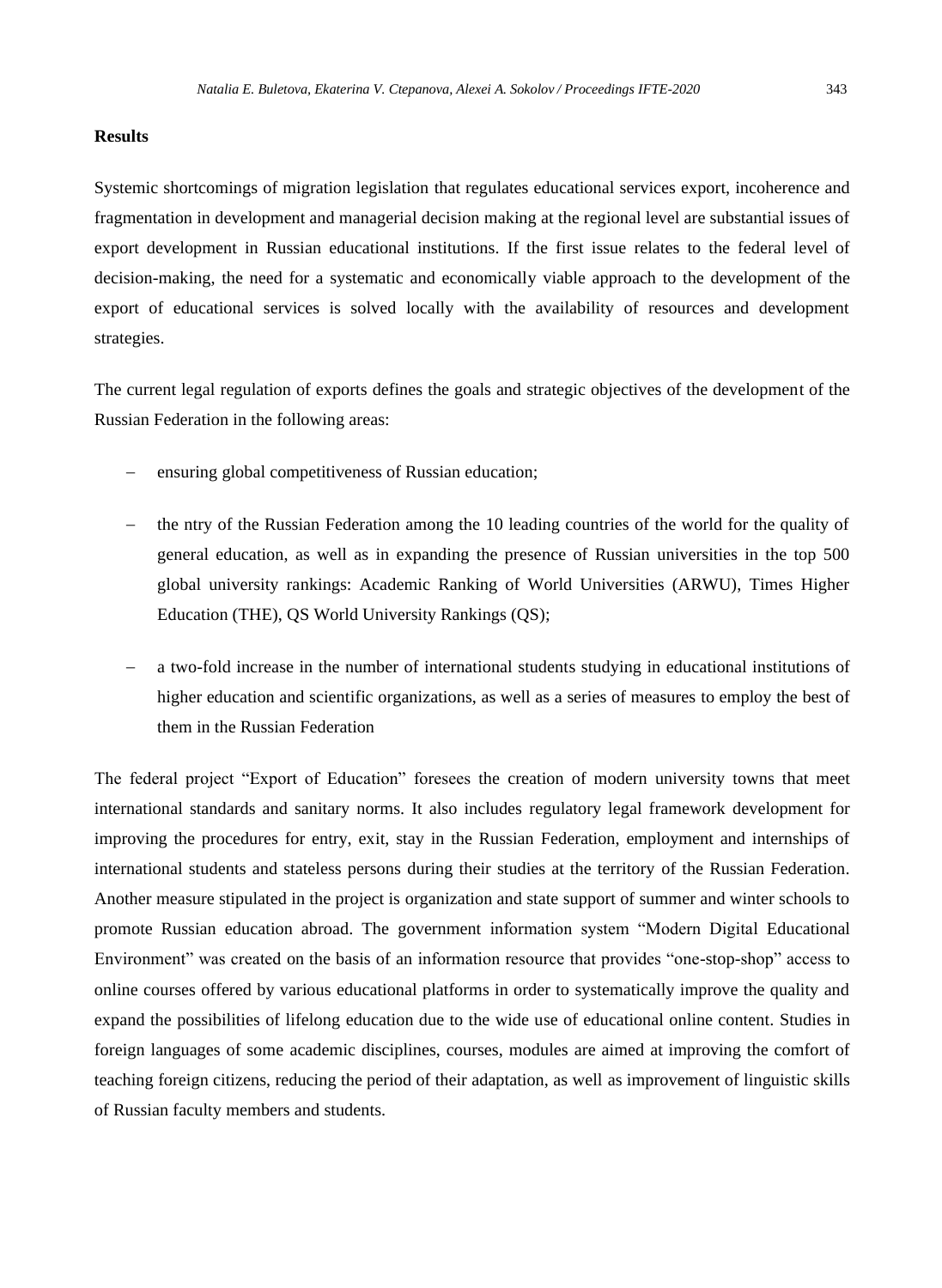At the regional level, using the example of constituent entities of the Russian Federation with low indicators of social and economic development compared with the leading regions, the situation varies considerably. Currently, in the Russian regions, numerous programs and resources for their universities are inaccessible or irrelevant. In order to indicate the most problematic and specific for the Russian regions' directions of the Russian educational export in 2018-2019 the authors conducted studies including in-depth interviews with international departments' experts of regional universities and foreign students studying in the Volgograd region.

Research results include the following observations:

1) Only 22.2% of cases international department experts confirmed that the university has fullfledged international department/departments responsible for admission of international students and work with them and support throughout the entire period of their study;

2) In the absence of such a department, work with international students is conducted by the Admission Committee or Curriculum & Instruction Department (the most popular answers), the third by frequency place is attributed to the Legal Department, the fourth to the Financial Department. As a result, there is a lack of systematic, strategic approach to recruitment and support of international applicants in regional universities;

3) The main problems faced by regional universities in organizing work of specialists in international admission who have the authority to conduct recruitment and support of international students were identified by the interviewees as follows: high staff turnover (28.6% of answers), lack of career growth or advanced training opportunities in foreign partner universities (21.4%). Another popular answer is poor knowledge of migration procedures and foreign laws of those countries that are potential suppliers of international students. In the survey there was "Other" answer option which received 28.6% of the respondents' answers and is exemplified ad insufficient staffing; lack of time to participate in networking and experience-sharing events; low salary of department employees;

4) Another result of the interview aroused great interest of the authors of the paper. This is the experts' answer to the question about the most important problems that specialists in international activities of regional universities face and consider critical to solve as these difficulties directly interfere with the economic potential of higher education export abroad. The answers were distributed as follows: 11% of the respondents identified the most important and difficult to solve problems at the regional level as the legal and regulatory provision of the stay of international students in the Russian Federation during the period of study. Two positions became the second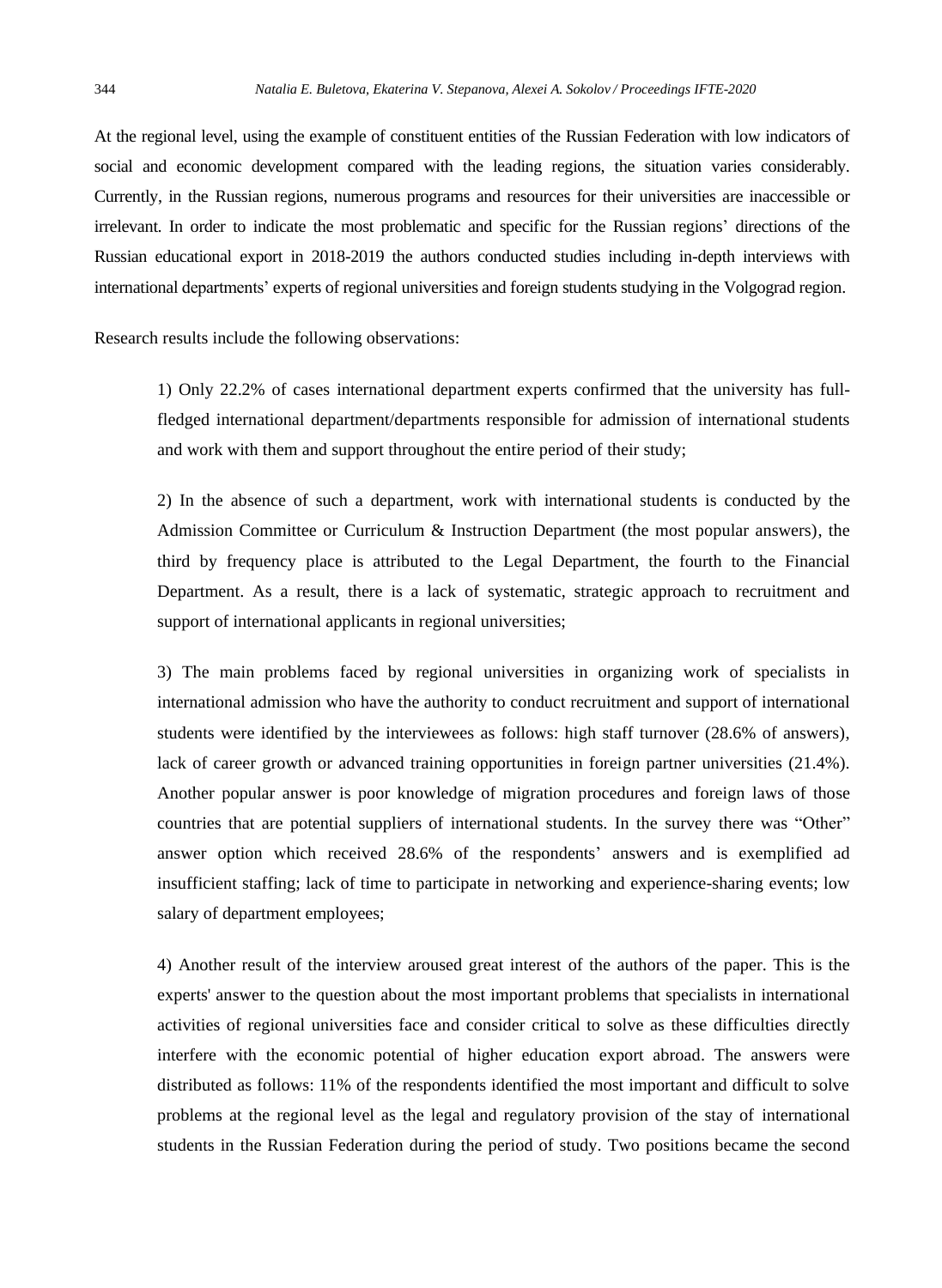most popular answer: the development and implementation of joint educational programs with foreign universities (9.6% of answers) and the development and implementation of online educational programs with the participation of international partners (9.6% of answers);

The answers to the question about what problems the university (branch) faces in the process of international students enrollment were distributed as follows (Figure 1).



Figure 1. Distribution of in-depth interview answers by experts on challengers faces in international students enrollment

Following discussion with experts of challengers their universities (branches) face in the process of international students training the answers were distributed as follows (Figure 2).



Figure 2. Distribution of in-depth interview answers by experts on challengers faces in international students training

When answering the question about the selection of countries where to recruit international students experts named two main reasons: (1) the presence of students from a given country at the university and the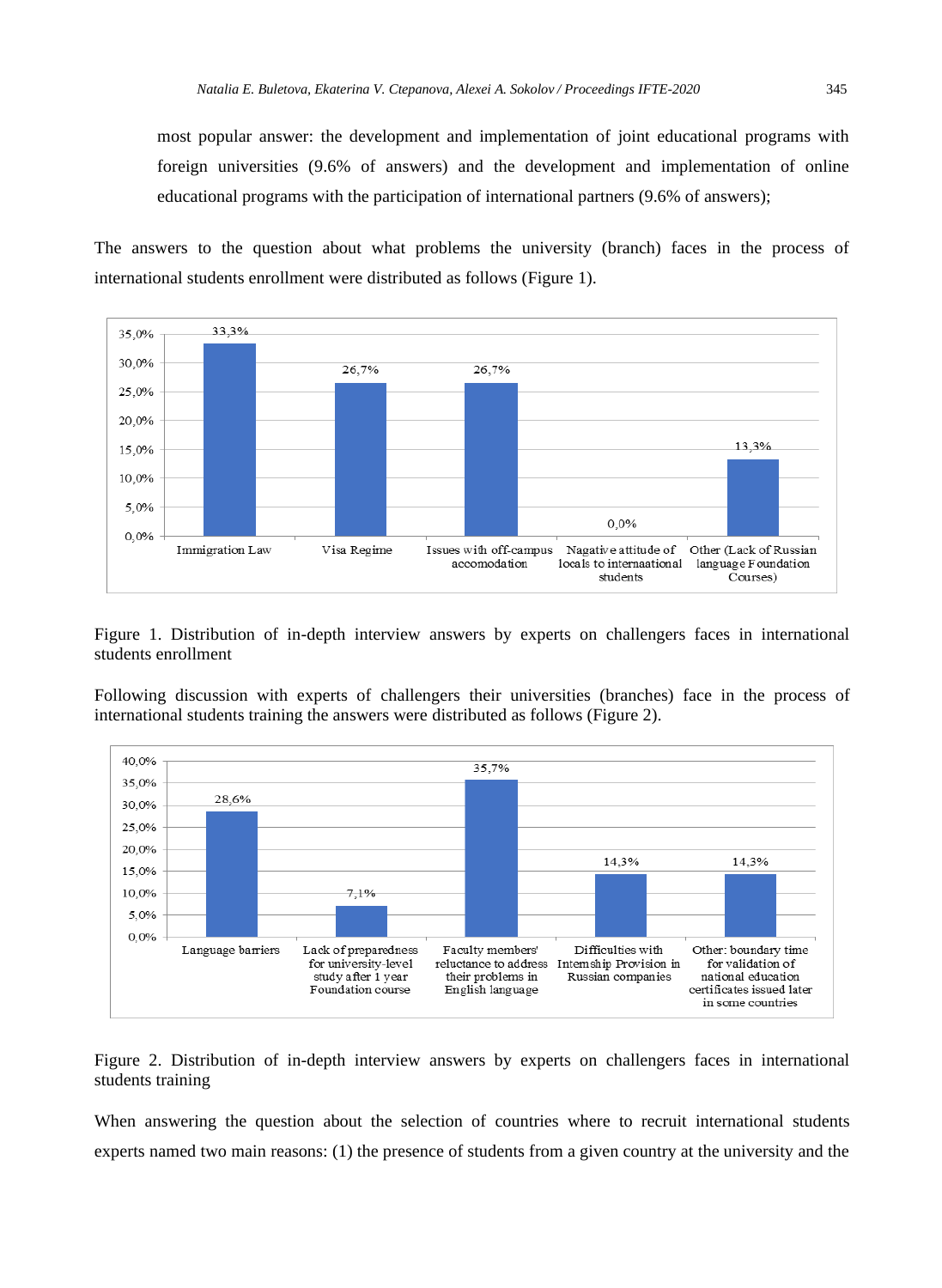possibility to use their informal connections (22.7% of the answers ) and (2) the geographical proximity of the country to the region where the university is located (also 22.7% of answers) namely former Soviet republics where the language of instruction selected in the Academic Curriculum is Russian and adaptation of international students is easier.

Identification of reasons for foreign students' choice of regional universities (or branches) is another important outcome of experts' survey. The experts answers were distributed as follows: 21.4% replied that family members of international students previously studied at the same university. The second reason that received 17.9% of the answers is the low cost of training compared to studying in the country of residence of international students or in other universities around the world. Two answers came in third in terms of popularity of experts' answers: active recruitment campaign of the university in these countries (10.7% of answers), university's explicit website in foreign languages. Participation in educational exhibitions and fairs in host countries received 10.7% of answers which confirms the orientation towards neighboring countries or countries with a high share of Russian-speaking population.

To the question about the most popular and effective methods of informing and recruiting international students which are applied in the work of the experts we received three most popular answers: website of the university (26.7%); former students network in the counties of origin (26.7%) and joint scientific and academic projects of universities (10% of answers). All other answers gained less than 6% including holding summer and winter schools, work with foreign recruiting agencies, holding special international events, educational tourism, and academic exchanges.

The authors of the paper conducted surveys with international students of regional universities in 2018- 2019 and obtained the following results. 22.4% of the examined international students were from the PRC, 10.5%were from Azerbaijan, 9.2% of the respondents were from Iraq, other popular neighboring countries were Armenia, Uzbekistan, Kazakhstan and African countries such as Guinea, Algeria, Ghana. A total of 120 students from 22 countries were included in the sample:

- The answers to the question on the factors that most influenced international students studying in regional Russian universities were as follows: affordable tuition (19%), advice from relatives, friends, acquaintances (13.8% of the answers), good Russian language skills (9.7% of answers); Also, the most popular answers with 9.2% of answers each include: friend or relative studying at the university and explicit website and constant support and feedback of advisors in the university;
- At the next step of the research, the authors divided the answers to this question received from international students from former Soviet republics and from far abroad, the results were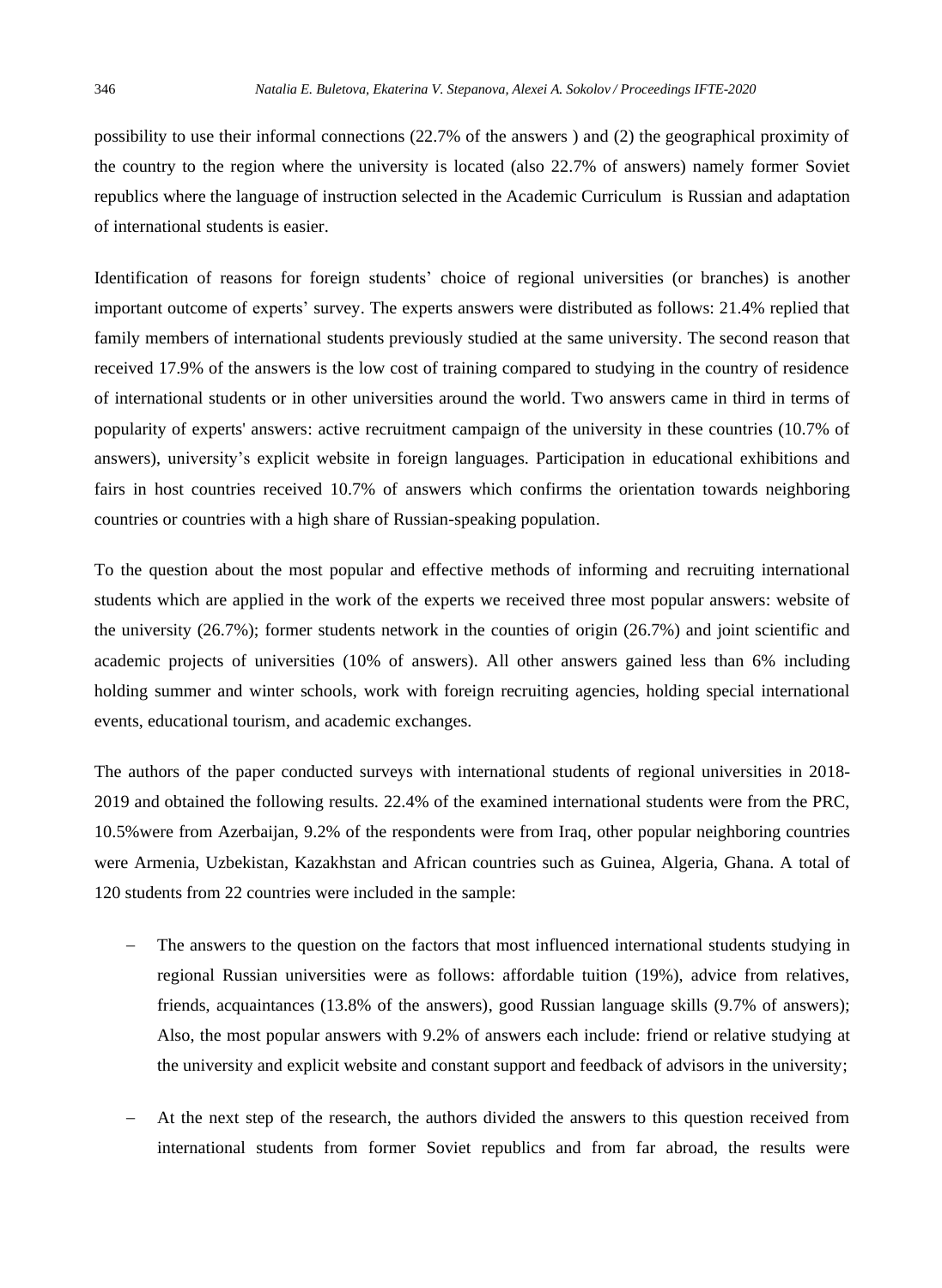tuition in 26% of the answers; low cost of living in the city where the university is located in 13.1% of the answers; advice from relatives, friends, acquaintances in 10.3%. Whereas students from neighboring Russian countries chose good Russian language skills in 26.3%, advice of relatives, friends, acquaintances in 21.1% of the answers, the possibility of employment in Russia after graduation in 15.8 % of the answers.

Questions regarding living conditions, average living expenses, consumer behavior and financial spending by international students were asked to assess the economic growth potential of educational export for the regional economies. The following answers were received in the results:

70.9% of respondents live in a dormitory, 16.5% rent an apartment, 6.3% lived with relatives; at the same time, living expenses for 60.5% of the respondents amounted to less than 2 000 rubles per month, for 13.2% of respondents from 2 to 5 thousand rubles;

- When assessing average expenses of international students on food and commodities, the following results were obtained: most of them (64.5%) spend less than 10 thousand rubles per month on food; at the same time, 11.8% answered that they did not know the exact amount was since they did not cover these expenses themselves; 75% of respondents spend less than 5 thousand rubles per month on household items and hygiene products. 65.8% spent less than 1.5 thousand rubles ongoing around the city per month; at the same time, there was low activity in moving both around the city and across the country for tourist purposes: 81.8% of the respondents go home only on vacation; if they stay on vacation in the city where they study then 41.2% just walk around the city, 30.6% do not go out at all (spend time on the Internet, they are just afraid to go out), and 16.2% travel during the holidays in the Russian Federation;
- When answering the question how much they spend per year average on traveling around Russia, 46.1% answered that they do not travel at all, 34.2% chose the answer from 2 to 4 thousand rubles per month, 11.8% chose the option of 5-10 thousand rubles per month;
- The authors were interested in the respondents' answers to the question what problems international students encounter when studying at universities of the Volgograd Region: 33.9% answered that they lack fluency in Russian; 15.7% selected the answer "no problem"; 11.3% indicated that they had financial difficulties; while 49.3% solved those problems on their own, only 11% did it relying on the help of university employees.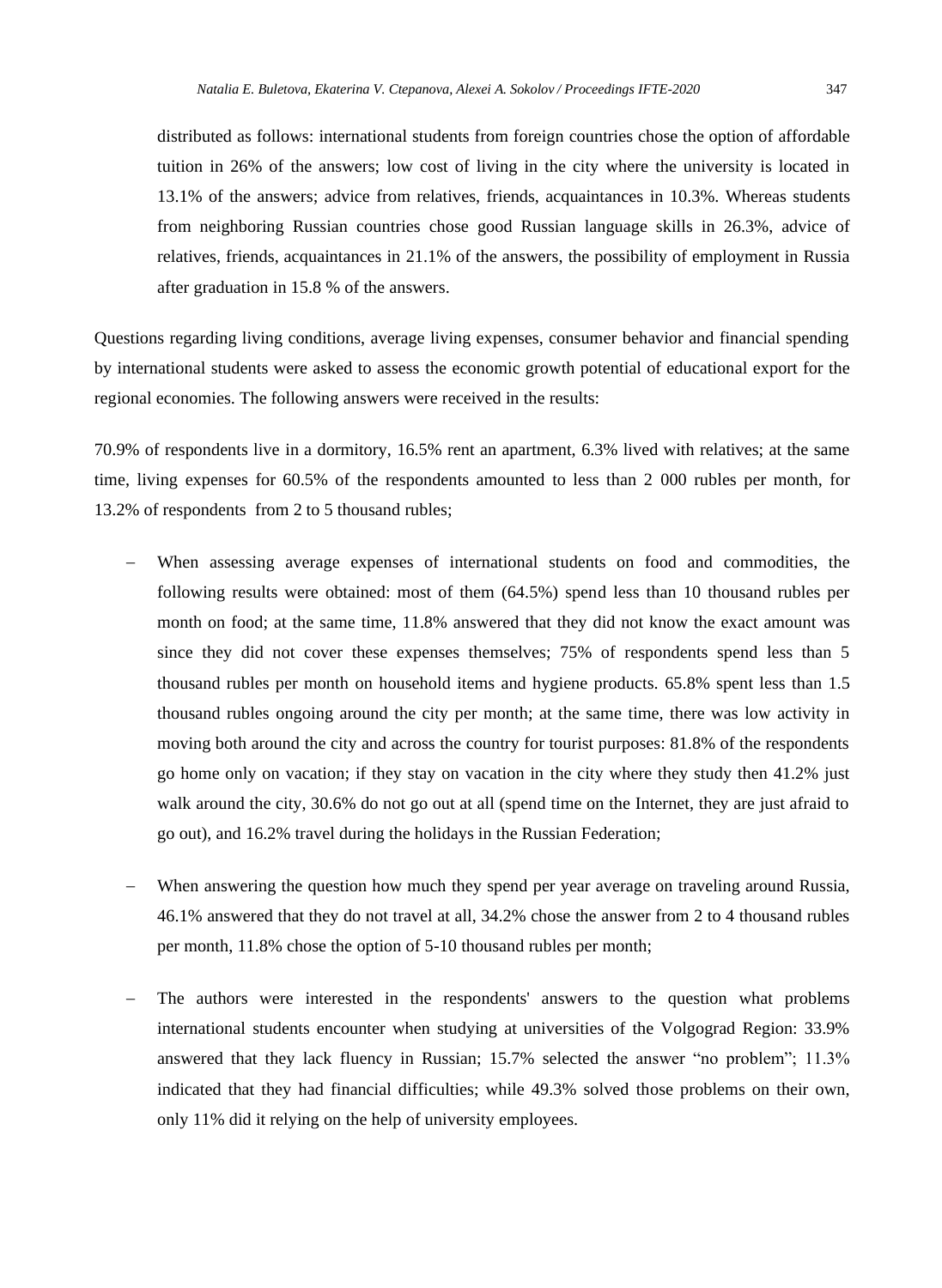According to general statistical indicators of social and economic development of the region, the features of the development of educational institutions of higher education, the authors conducted a SWOT analysis, the most relevant results of which are presented in table 1:

Table 1. Strengths and weaknesses, opportunities and threats for doubling the number of international students in the subject of the Russian Federation (on the example of the Volgograd region)

| Strengths:  | - Low tuition rate;<br>- Low cost of living<br>- Attractiveness for applicants from<br>neighboring countries;<br>- Digital technologies accessibility                                                                                                                                                                                                           | Opportunities: | -Economies of scale: at low cost,<br>the growth of international<br>students, including distance<br>learning online;<br>- expansion of target countries list<br>for international students<br>recruitment (accessibility,<br>security, employment) |
|-------------|-----------------------------------------------------------------------------------------------------------------------------------------------------------------------------------------------------------------------------------------------------------------------------------------------------------------------------------------------------------------|----------------|----------------------------------------------------------------------------------------------------------------------------------------------------------------------------------------------------------------------------------------------------|
| Weaknesses: | - Dependence on the Russian<br>language fluency for international<br>students:<br>Lack of preparedness for faculty<br>members to teach international<br>students in English, lack of<br>intercultural awareness;<br>- Low attractiveness of Russian<br>higher education for international<br>applicants from non-CIS countries<br>with a high level of solvency | Threats:       | - Low competitiveness in<br>comparison with federal, national<br>and foreign universities<br>- low efficiency of personnel to<br>conduct educational programs in<br>English                                                                        |

The SWOT analysis results in which international departments experts of Volgograd region universities and international students studying for 2-3 years in the Russian Federation, the survey conducted to assess their involvement in the educational and extracurricular process, their solvency level indicate the non-use of universities and regional authorities of the economic potential of international students of the Volgograd region to generate additional income to the economy and budget from their direct and indirect expenses.

The most widespread challenge for regional universities is the language barrier of the faculty members to conduct classes for international students in English. Moreover, few Russian universities occupy high positions in the international rankings of higher educational institutions or do not enter them at all. An example of low economic and social activity of international students in Russian regions indicates the low economic potential that export brings for their economy, guaranteeing that universities will only receive tuition fees with a high financial burden to provide the necessary infrastructure.

In Russia, the government program "Friendly Environment for International Students" has been developed and is being implemented within the framework of which rules are being developed for admission of international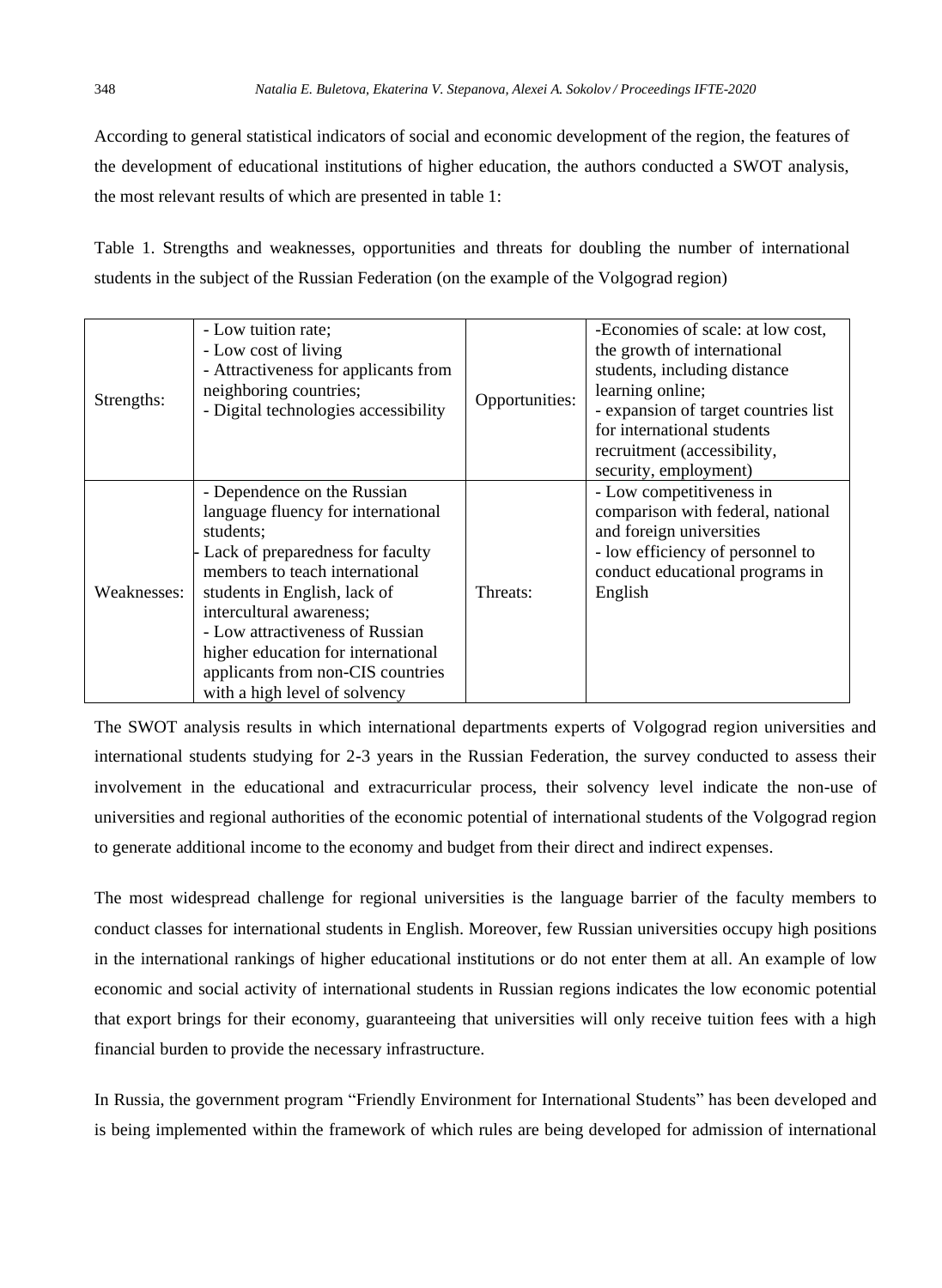students using proctoring without the need to come for entrance examinations to Russian universities, the system of training and accommodation in Russia for international students is most regulated at the federal and local levels students. It takes into account global, international trends in academic mobility associated with an increase in the number of foreign students and an increase in demand for higher education in countries with a multimillion and even billion inhabitants like China, India, Brazil or Indonesia.

Nevertheless, each university and the entire Russian system of higher education are currently engaged in:

- − development and implementation of marketing strategy to promote their educational services at the international level while at the same time establishing partnerships with foreign universities which allows to access reliable information on local educational services market and offer a competitive product in the respective countries;
- improvement of information and enrollment policy of universities taking into account the surveys data of international students and trends in the promotion of educational services through social networks, via English version of the official website of the university and other Internet resources;
- further training for faculty members involved with international students from countries with high rates of income and quality of life, employment of English-speaking staff and personnel of international departments.

The most affordable activities for regional universities and sought after by international applicants and students are summer and winter schools, cooperation with resource centers for academic enrolment including in target countries, attracting international applicants and students to participate in academic Olympiads and online competitions that give privileges to enter Russian universities. This requires both human resources skills, for instance, English-speaking faculty members and personnel of international departments, stimulation of active position of former students acting as an ambassador of Russian higher-education in their countries, high-quality training programmes, and a business model to minimize costs of image-based cultural and academic projects for educational institutions.

#### **Discussions**

The study of the potential export market for higher education on the example of countries of Western Europe (Germany, France, Italy) and Africa (Egypt, South Africa) made it possible to identify priority strategies and tools for implementing national projects using the example of some regional universities and branches: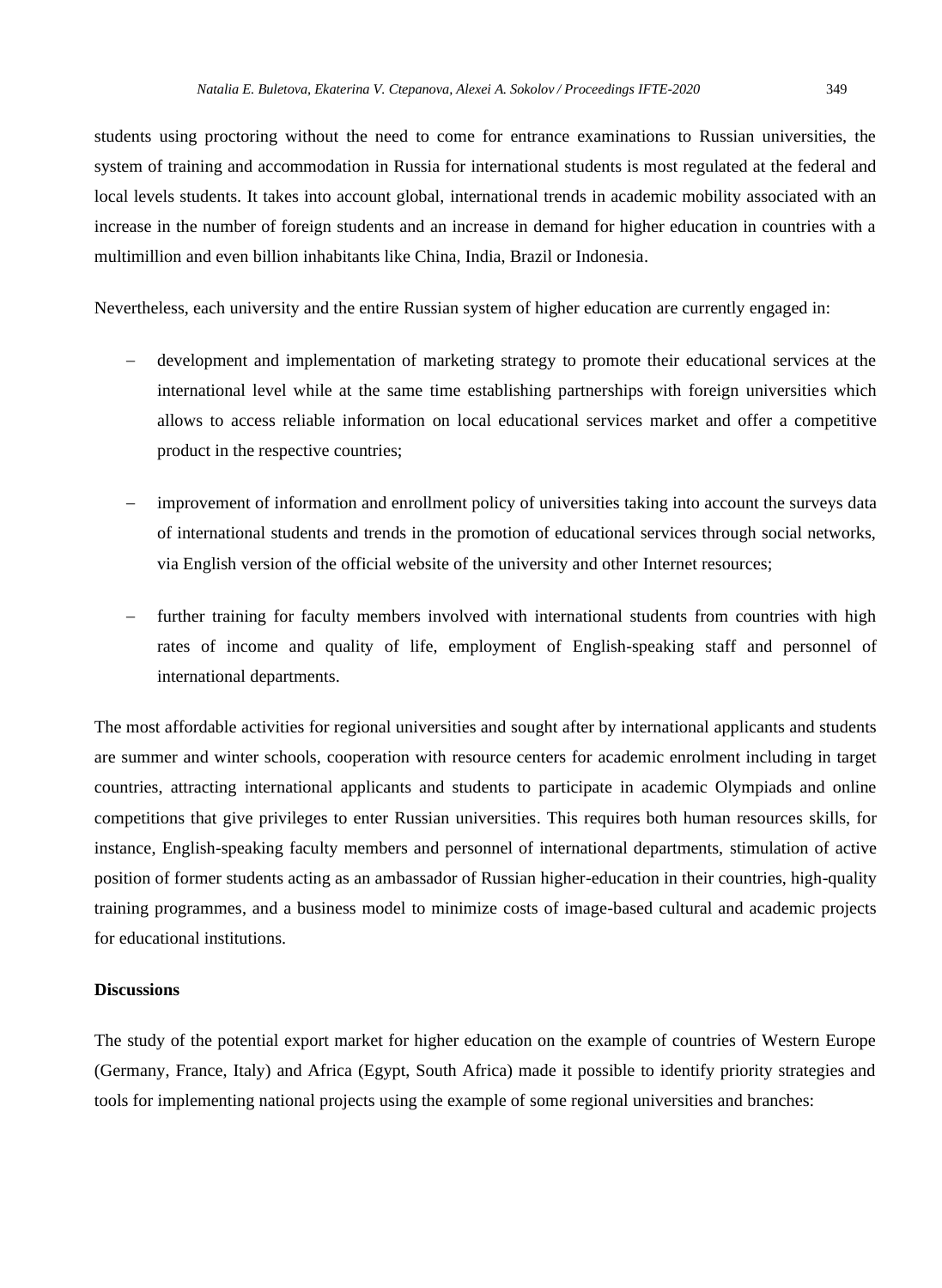- the main constraints in increasing of Russian educational export among non-CIS countries are high transportation costs, inconsistencies of migration laws, low online presence, recognition and competitive level of academic courses for example proctoring is available only to large federal universities;
- a positive factor in increasing Russian educational export is the presence of long-term economic and political ties, for example, Russian cultural and business centers and trade representative offices which contribute to the availability of information and security, economic stability for intercultural and educational exchanges. Another positive factor is opening branches of Russian universities abroad to train students for Russian and international companies since this is one of the areas for the economies of these countries to get specialists who stay in this country. Digital technologies make the development of educational export more affordable and efficient for regional universities.

The positive example of the Republic of South Africa's economic strategy entitled "New Growth Path" has been implemented since 2010 and reveals the demand for highly trained specialists in particular areas. South African government guarantees to finance training in these areas, for instance, the plan ensuring national economy with 30,000 engineers and at least 50,000 skilled workers for improving the qualifications in key sectors of the national economy is implemented by local and international universities. Education is a key state priority in South Africa with a share of 20% in the national budget.

## **Conclusion**

Current trends in the development of higher educational exports for the national system can be considered as follow:

- active use of digital technology to increase the availability of enrollment, admission procedures including entrance exam for international applicants through university educational portals and popular internet tools expanding possibilities of distance learning in English;
- taking into account the fact that full-time international students of Russian universities are consumers of local goods and services in the regions, potential employees and taxpayers, the authors of the paper conclude that their economic potential for different Russian regions is not fully understood and taken advantages by local universities and government authorities. Adaptation programmes, as well as extracurricular activities for international students residing in Russia 5-8 years, should be organized;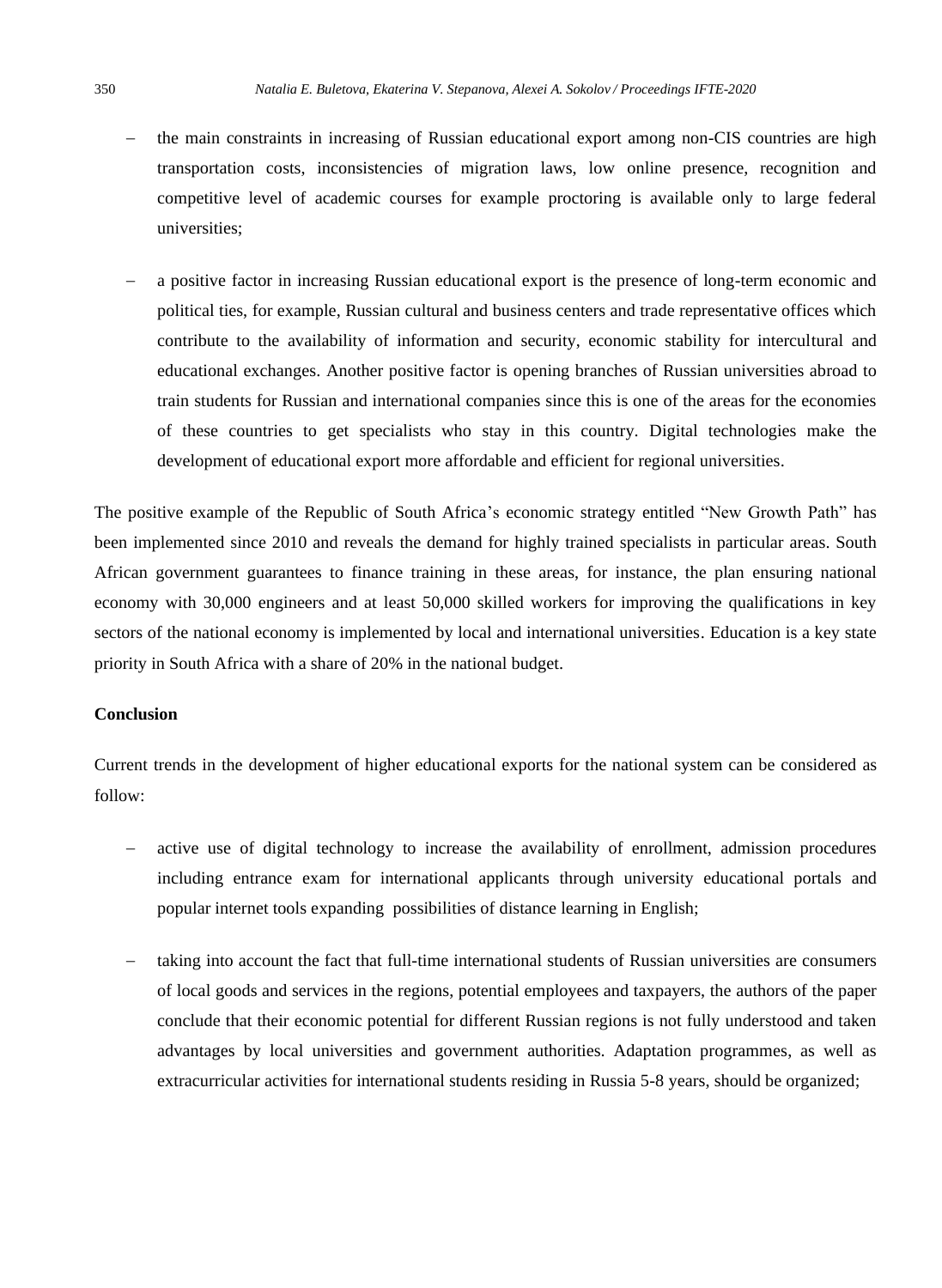- universities going global pay particular attention to the content of their official websites in English maximizing creativity in its official social networks;
- − digitalization and globalization are trends that open possibilities of the national higher education system for international students, including via affordable in application distance technologies, but it is necessary to unify migration laws, minimize language and cultural barriers, features that continue to act as constraints on exports of higher education in the Russian Federation.

#### **References**

- Arefyev, A. L., & Dmitriev, N. M. (2018). About the national project for the export of Russian education. *Sociology of Education*, *6*, 38-51.
- Artemova, P.V., & Pototskaya, E.D. (2019). Organizational and economic mechanisms for the development of export of Russian education. *Innovation and Investment*, *5*, 32-36.
- Arzhanova, I. V., & Thieves, A. B. (2016). Education export potential of leading Russian universities. *University Management: Practice and Analysis*, *6*(106), 6-17.
- Beznosova, M. I., & Galiakhmetova, A. R. (2019). Sociocultural and academic adaptation of foreign students as a necessary condition for the export of Russian education*. Technical universities: integration with European and world education systems*, 519-526.
- Bobylo, A. M. (2018). Strategy for exporting Russian education to the countries of the Asia-Pacific region. *Bulletin BIST Bashkir Institute of Social Technologies*, *2*(39), 36-42.
- Buletova, N. E., & Gurcina, S. V. (2019). *Strategy of the Development of International Cooperation in the Educational Sphere between Egypt and Russia at the Meso-and Micro Level*. Proceedings of the 27th International Conference "Large Projects in Light of Development Strategy 2030", Egypt, 24- 29.
- Buletova, N. E., & Sokolov, A. A. (2020). Marketing approach to managing the development of the territory in the context of the digitalization of the economy. *Business and financial market development in the context of the digitalization of the economy: materials of the International Scientific and Practical Conference*, Volgograd, 15-18.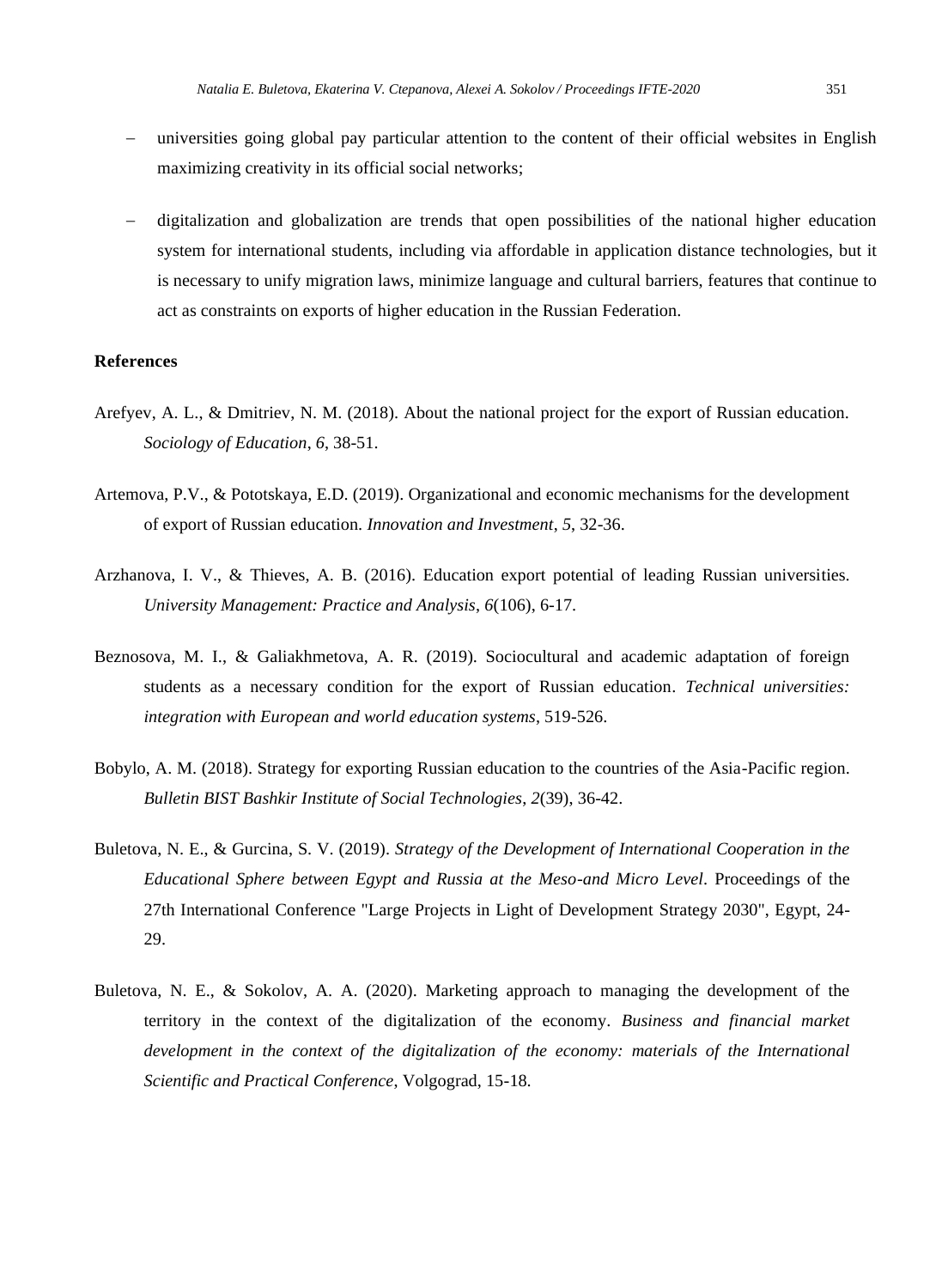- Krasnova, G. A. (2019). Prospects for promoting an online export model of Russian education in African countries. *Bulletin of the Peoples' Friendship University of Russia. Series: Informatization of Education*, *16*(2), 117-127.
- Krasnova, G. A., Baykov, A. A., & Arapova, E. Ya. (2018). Education export model: the institutional presence of Russian educational organizations abroad. *Accreditation in Education*, *2*(102), 14-16.
- Krupskaya, T. S., Kukushkina, I. N., & Gladysheva L. B. (2018). Implementation of the concept "Export of Russian education" at the Irkutsk State Medical University. *Quality management system: experience and prospects*, *7*, 103-106.
- Makarova, M. V. (2019). Economic efficiency of export of Russian education in 2016-2018. *Century of Quality*, *3*, 149-157.
- Melikyan, A. V. (2018). Internal factors of education export performance in Russian higher education institutions. *Educational Issues*, *3*, 146-179.
- Okuneva, G. G., Leibovich, S. A., & Tovasheva, N. S. (2015). Export of Russian higher education: potential, barriers, prospects. *Council of Rectors*, *4*, 44-51.
- Prostov, A. V., Popova, O. I., & Stepanova, E. V. (2019). Translators Training for Joint Venture Employment. IOP Conference Series: Materials Science and Engineering, *483*, 3-11.
- Ruchkin, A. B. (2019). Export of Russian education to African countries: challenges and development resources. *Knowledge. Understanding. Skill*, *2*, 21-32.
- Semenova, I. O., Balyasnikova, E. V., & Dryzhenko, D. B. (2019). Dynamics of export of Russian education in the Kaliningrad region. *Bulletin of the Kaliningrad branch of the St. Petersburg University of the Ministry of Internal Affairs of Russia*, *2*(56), 109-115.
- Shtykhno, D. A. (2018). Export of education as a potential factor in the development of regions of the Russian Federation. *Federalism, 4*(92), 195-203.
- Shvakov, E. E. (2018). Export of education as a direction of the foreign economic strategy of the border regions of the Russian Federation. *Basic Research*, *11*(2), 302-306.
- Stepanov, M. S. (2019). Potential country export priorities for Russian education. *Pedagogical Journal*, *9*(5-1), 208-217.